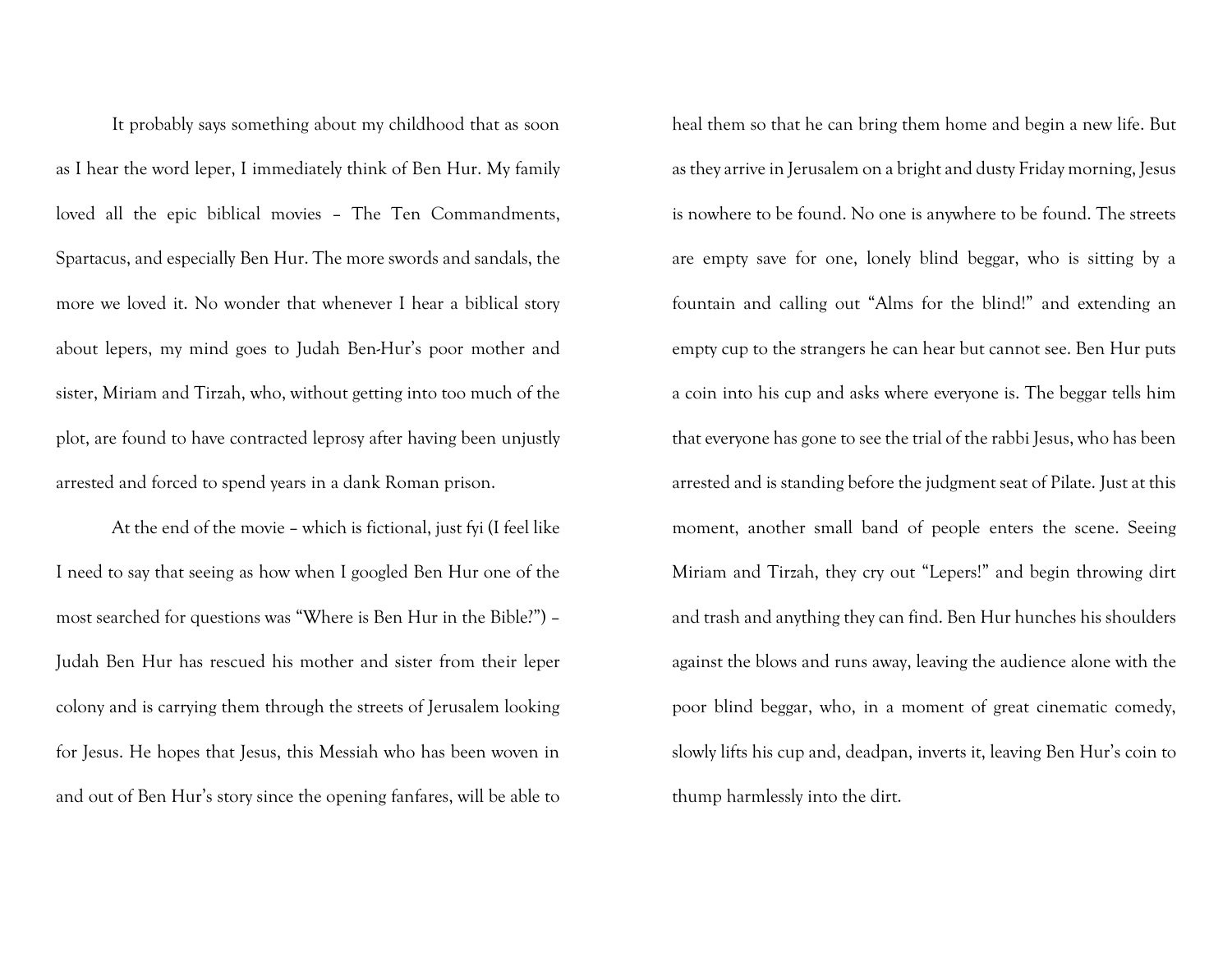As a kid, I was fascinated by this scene. I was fascinated by the women, whose leprosy was always hidden in shadow and head scarves. What you could see was how people reacted to them, and their horrified expressions scared and intrigued me. What was it that frightened them so much? What was it that could cause so much fear that a poor beggar, living from day to day on the coins he managed to scrape together, would rather drop a denarius into the dust than touch something that had once possibly touched a leper. What was so terrifying that people would do anything, anything, to avoid becoming one of them?

Ancient societies did do anything they could to avoid the spread of leprosy. Lepers were ostracized, refused admittance to general society, to the temple, to life in any real form. Leprosy at that time, we know, was a word meant to describe multiple different skin diseases and not just Hansen's disease, which is what is now called leprosy today. All of these diseases, though, were so contagious and

so incurable that there was an eternal fear of contamination. The Torah has extraordinarily detailed laws about how to evaluate sores on the body, how to diagnose leprosy, what to do with lepers and then verse upon verse about what to do with their clothes. Mostly, in Jesus' time, lepers were told they were impure, "unclean," and then scooped up and dumped into the dirt. People would do anything, really, to not become a leper.

It's no wonder, then, that in the two stories we hear today the lepers also try to distance themselves from their disease. Naaman goes to the prophet Elisha for healing, travels a great distance with horses and chariots in a grand, bombastic style that would make Ben Hur proud. But when Elisha sends his messenger out to tell him how to be cured, Naaman complains. Why do I have to go wash in that mucky old Jordan? Why cannot Elisha come out and heal me himself? Not exactly the talk of someone who feels powerless before a disease that would exile him from all normal life. What Elisha is asking is so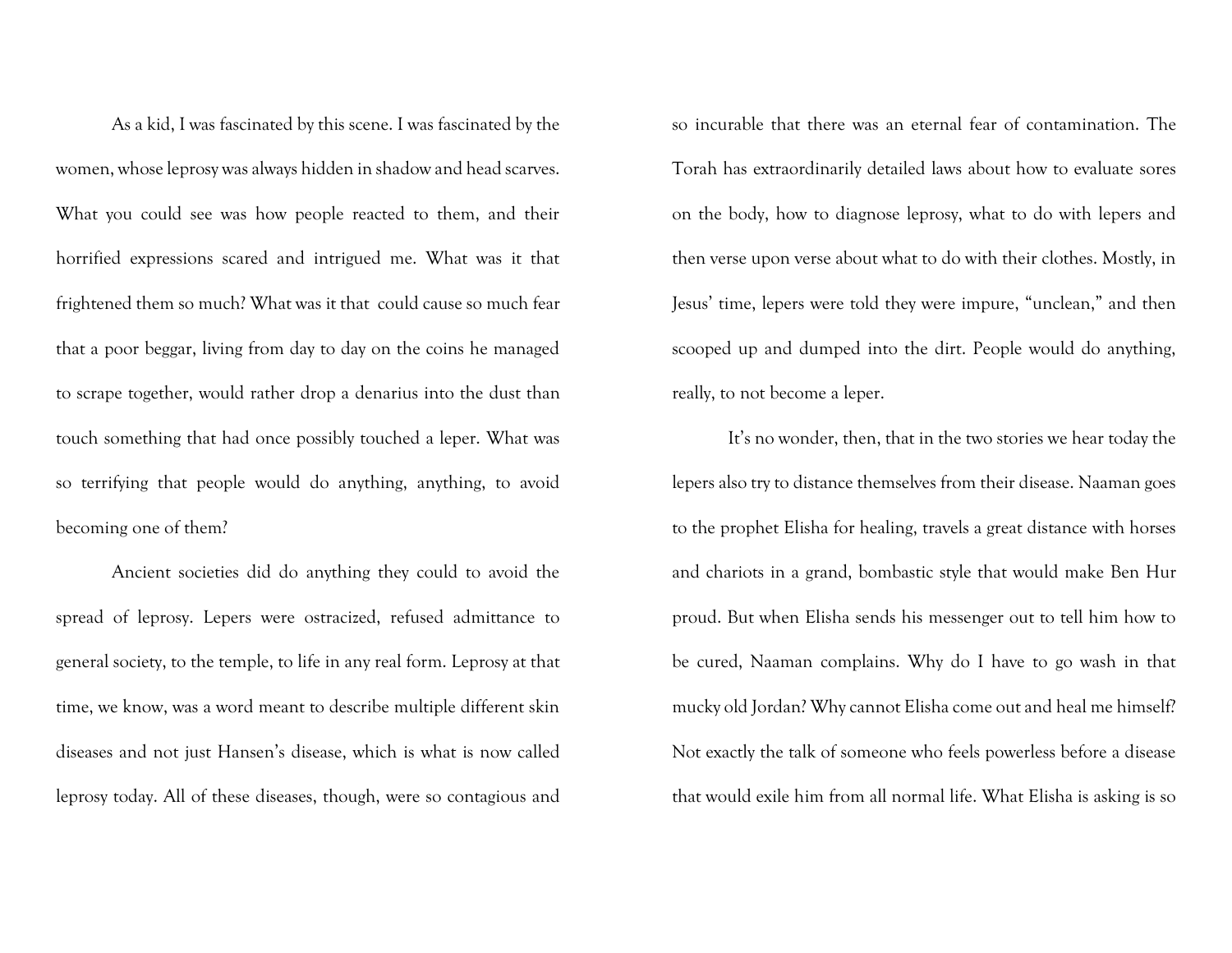easy, but Naaman still resists. Is he vain, or simply in denial? Perhaps he doesn't want to admit that his condition requires such extraordinary measures. Perhaps he imagines he just has a little touch of the leprosy, not that he's actually a leper.

Then there are the lepers who are healed by Jesus' hand in the Gospel of Luke. Ten lepers, sharing the common rejection of their community, so used to being on the margins that even when they hear of a man who could heal them, they cannot draw close to him, choosing instead to keep their distance as they cry out for mercy. Jesus speaks to them from the same distance telling them to go show themselves to the priests so that they can be restored to their lives. And as they go, they are healed – a miracle! But then, an even greater miracle. One of them turns back to give thanks. One of the ten is willing to admit just how miraculous this thing was that had happened to him. Rather than moving on to the priests so that he could move on and put his leprosy behind him, this man sees the

truth. He recognizes the depth of the miracle, because he remembers who he was – I was a leper, and you healed me.

In both of these stories, it is the final acknowledgement of who these men are – that they were really and truly lepers – that allows them to access Grace. It is when Naaman acknowledges that he really is a leper, just like every other leper, that he is broken down enough to do what Elisha asked him to do and so is healed. It is in acknowledging that this tenth man really was a leper and really was healed that allows him to feel a sense of profound gratitude and to share that gratitude with the one who had healed him. It is in saying, "I'm a leper!" that these men found blessing and restoration, that they found God reaching out to them and saying, Yes, child, you are a leper, and you are still my beloved, in whom I am well pleased.

Lord, I am not worthy that you should come under my roof, but speak the word only and my soul shall be healed. We say these words every day here at Atonement. It's an old-fashioned part of the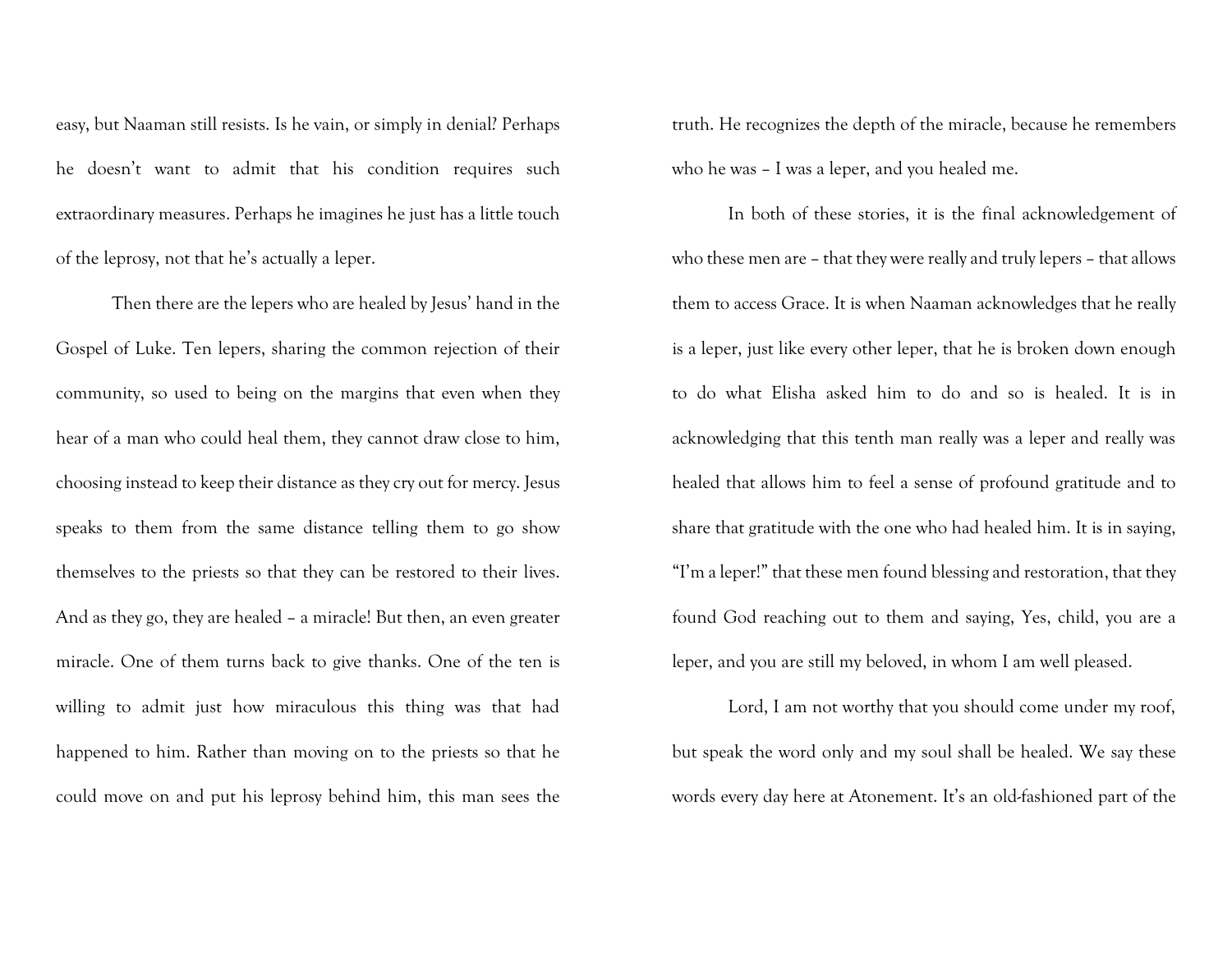liturgy, not to be found in any modern Episcopal prayer book. And, some would argue, it's an old-fashioned theology, the idea that we human beings are unworthy and unclean, spiritual lepers. God created us in God's image, the argument goes, so how can we not be innately beautiful, worthy of love, healing, blessing? There is much to be said for this way of thinking, especially as a counter to wrongheaded religion that for years has told people that they were not quite enough – not straight enough, not male enough, not white enough, not rich enough. Yes, we are worthy, yes, we are beautiful, beloved and chosen by God our loving, ever-faithful Mother.

And yet, let's face it…we are also lepers. We are also sick, broken, outcast from ourselves and from the world. We are desperately in need of Grace. In the words of the old prayer book, there is no health in us and we are miserable, pitiable, offenders. There is no denying it. The residue of our daily sin covers our souls like scale. Each and every day we choose ourselves over others. Each

and every day we judge our neighbor and ignore God. Our individual and corporate lives are filled with waste and greed – how else to explain the morass of lies and cruelty we're drowning in these days? How else to explain how the world seems to be getting progressively worse, more selfish, more mean and less merciful? Human beings may be created in God's image, but human beings have made a mess of that image. Look around: lepers, all.

It is in acknowledging this that we find our hope. For God has never asked us not to be lepers. God has never said that She would stop loving us if we continue to sin. God has never looked out upon us and thought that we were too marred, too scaly, too sin-sick to heal, forgive, and redeem. When God sent her Son to proclaim the Good News, the first words out of his mouth were these: the Kingdom of God has drawn near, repent and believe the good news.

And the good news is this. God loves lepers. God forgives us our sins, heals our brokenness, raises us up from the dust and makes